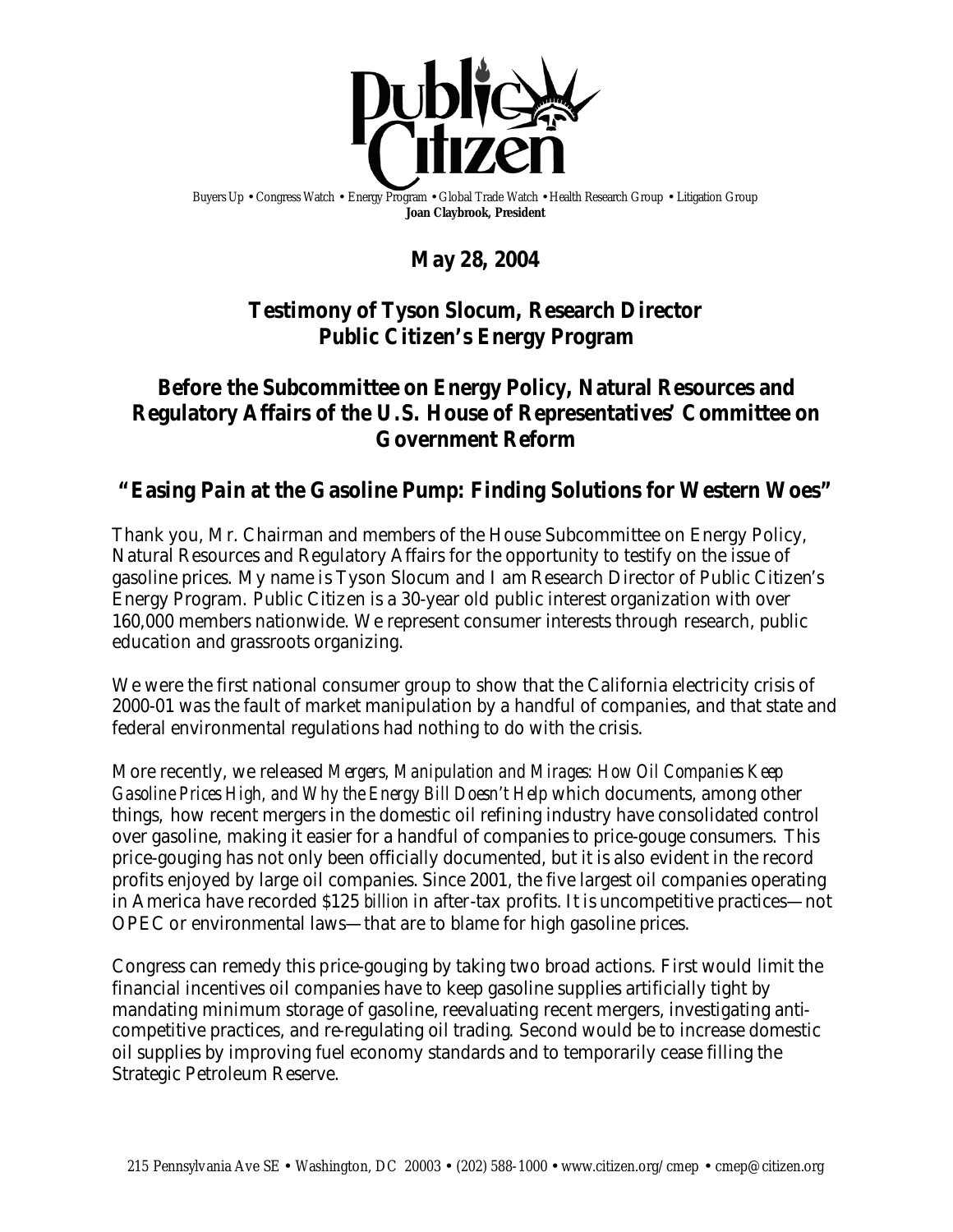Gas prices in the Western U.S. are currently more than 10% higher than the national average. Consumers are paying more in the west than elsewhere because oil companies are exploiting the inelastic supply created by RFG blends to engage in anti-competitive behavior. Is the solution, then, to rid the market of the clean-burning fuel requirements, or to rid the market of manipulation practices? Public Citizen believes that we must begin by doing all we can to hold oil companies accountable and stop them from engaging in anticompetitive behavior.

### **Recent Mergers Create Uncompetitive Markets**

Over the past few years, mergers between giant oil companies—Exxon and Mobil, Chevron and Texaco, Conoco and Phillips, just to name a few—have resulted in just a few companies controlling a significant amount of America's gasoline, squelching competition. A number of independent refineries have been closed, some due to uncompetitive actions by larger oil companies, further restricting capacity. As a result, consumers are paying more at the pump *than they would if they had access to competitive markets* and five oil companies are reaping some of the largest profits in history.

Although the U.S. is the third largest oil producing nation in the world, we consume 25% of the world's oil every day, forcing us to import oil. Domestic sources of oil (nearly 30% of our domestic oil is produced in Alaska and California, and three-quarters of our domestic oil comes from Alaska, California, Texas and the Gulf of Mexico) provide 37% of our daily crude oil needs. Middle Eastern OPEC nations supply only 15% of our total crude oil needs, and non-OPEC nations—such as Canada, Mexico, Norway and England—provide 34% of our daily oil.

All of the large oil companies, such as ExxonMobil and ChevronTexaco, have financial dealings with Middle East OPEC nations. ExxonMobil obtains more than a quarter of its oil from Middle East OPEC nations; ChevronTexaco more than 40%.

While our reliance on imported oil overall has increased, from 43% in 1989 to 63% in 2003, the consolidation of downstream assets—particularly refineries—play a bigger role in determining the price of a gallon of gas. Recent mergers joined vertically integrated companies owning significant market shares of exploration, production, refining, and marketing of oil and gas. As a result, just five companies now control 48% of domestic crude oil production, 50.3% of domestic refining capacity, and 61.8% of the domestic retail gasoline market. These mega-companies are major international producers, controlling 14.2% of global oil production.

In 1993, the five largest oil companies operating in the U.S. controlled one third (34.5%) of domestic oil refinery capacity; the top ten companies controlled 55.6%.

In just ten years, because of mergers, the largest five oil companies now control half (50.3%) of domestic oil refinery capacity, while the top ten control 78.5%. This dramatic increase in the control of just the top five companies—from one third of capacity in 1993 to one half of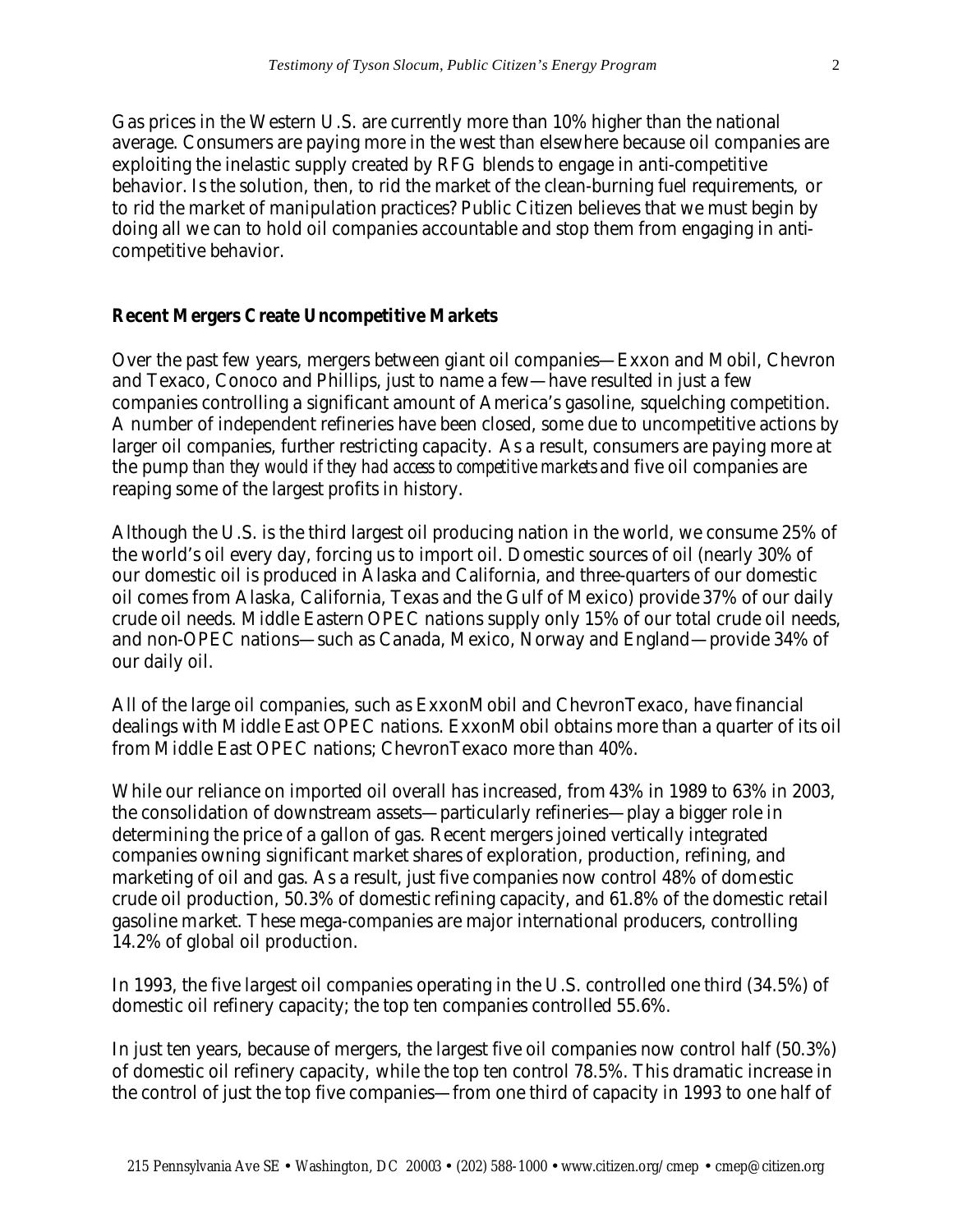capacity in 2003—makes it easier for oil companies to manipulate gasoline by intentionally withholding supplies in order to drive up prices. Because the largest companies are vertically integrated, in addition to their control over refining capacity, they enjoy significant market share in oil drilling and retail sales.

The proof is in the numbers. The domestic gasoline spread—the price of a gallon of gas, minus the cost of crude oil and taxes—has increased by 30% from the mid-1990s to 2004. The domestic spread measures the share of a gallon of gas charged by refiners and marketers. In the mid-to late-1990s, the domestic spread averaged 39 cents per gallon. But during the post-merger period from 2000-04, the average domestic spread has been 51 cents. This translates to an increase in U.S. gasoline prices of \$55 billion, the amount by which U.S. consumers have been price-gouged. It is no coincidence that oil corporation profits including refining—are enjoying record highs.

Consumer advocates like Public Citizen aren't the only ones saying this. In March 2001, the U.S. Federal Trade Commission concluded in its *Midwest Gasoline Price Investigation*:

*The completed [FTC] investigation uncovered no evidence of collusion or any other antitrust violation. In fact, the varying responses of industry participants to the [gasoline] price spike suggests that the firms were engaged in individual, not coordinated, conduct. Prices rose both because of factors beyond the industry's immediate control and because of conscious (but independent) choices by industry participants…each industry participant acted unilaterally and followed individual profit-maximization strategies…It is not the purpose of this report - with the benefit of hindsight - to criticize the choices made by the industry participants. Nonetheless, a significant part of the supply reduction was caused by the investment decisions of three firms…One firm increased its summer-grade RFG [reformulated gasoline] production substantially and, as a result, had excess supplies of RFG available and had additional capacity to produce more RFG at the time of the price spike. This firm did sell off some inventoried RFG, but it limited its response because selling extra supply would have pushed down prices and thereby reduced the profitability of its existing RFG sales. An executive of this company made clear that he would rather sell less gasoline and earn a higher margin on each gallon sold than sell more gasoline and earn a lower margin. Another employee of this firm raised concerns about oversupplying the market and thereby reducing the high market prices. A decision to limit supply does not violate the antitrust laws, absent some agreement among firms. Firms that withheld or delayed shipping additional supply in the face of a price spike did not violate the antitrust laws. In each instance, the firms chose strategies they thought would maximize their profits.*

Although federal investigators found ample evidence of oil companies intentionally withholding supplies from the market in the summer of 2000, the government has not taken any action to prevent recurrence. Since the report's release, two additional mergers, ChevronTexaco and ConocoPhillips, have been approved.

Requiring oil companies to increase the size of their storage capacities, mandating them to hold significant amounts of product in that storage, and reserving the right to order these companies to release this stored oil and gas would significantly limit the ability of oil companies to intentionally withhold gasoline to raise prices.

A congressional investigation uncovered internal memos written by major oil companies operating in the U.S. discussing their successful strategies to maximize profits by forcing independent refineries out of business, resulting in tighter refinery capacity. From 1995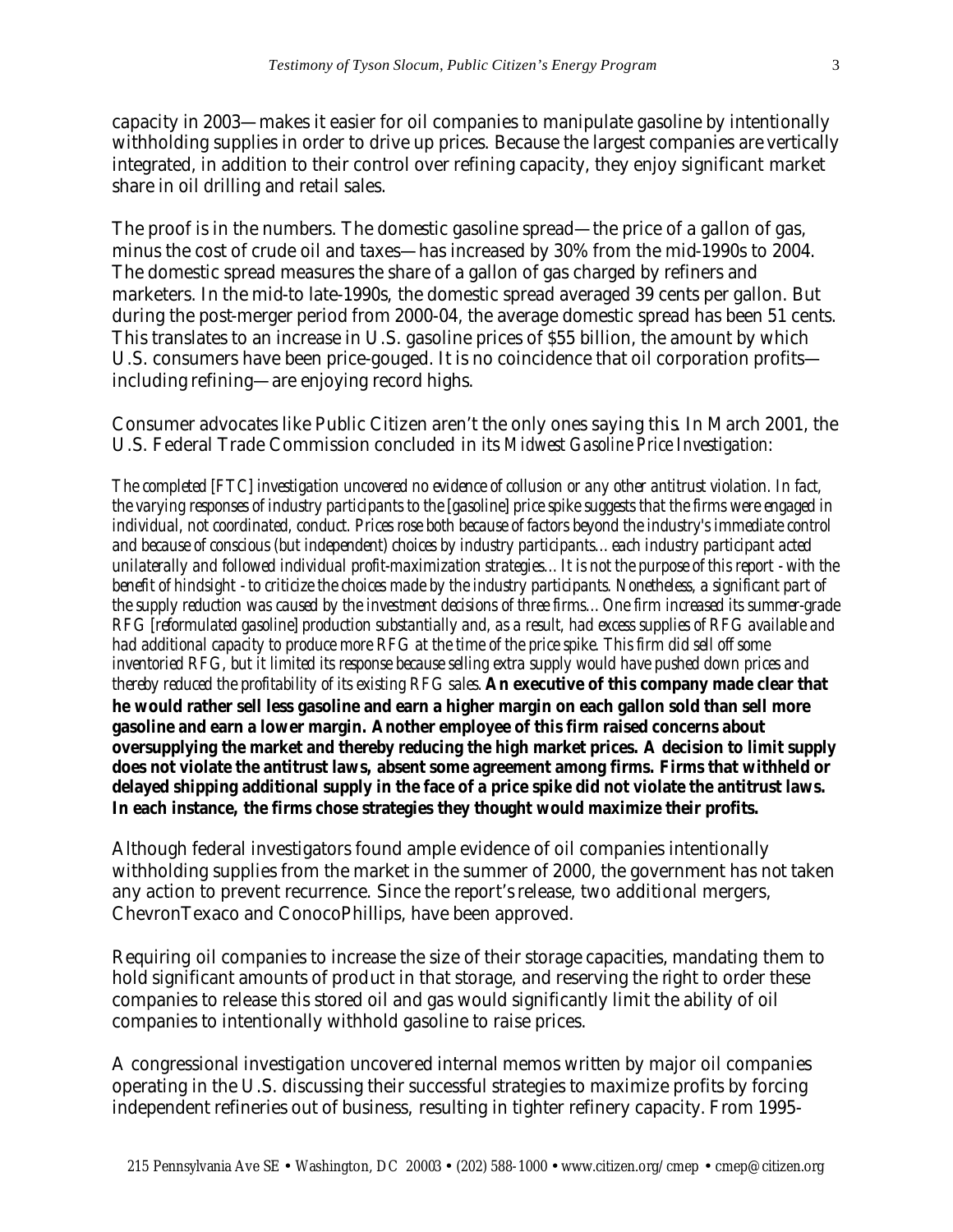2002, 97% of the more than 920,000 barrels of oil per day of capacity that has been shut down were owned by smaller, independent refiners. Were this capacity to be in operation today, refiners could use it to better meet today's reformulated gasoline blend needs.

In California, independently-owned refinery capacity of 100,000 barrels of oil per day has been shut down since 1995, even though they were relatively new. The Coastal Corporation's 50,000 barrels of oil per day Pacific refinery 25 miles north of San Francisco was shut down in 1997, despite the fact it was only 29 years old. Castle Energy's 46,500 barrels of oil per day Powerine refinery 12 miles southeast of Los Angeles was shut down in 1995, although it was less than a decade old. Castle Energy's CEO at the time, Joseph Sparano, told *The San Francisco Examiner* in June 1995 that "operating as a small, independent refinery in California has been very difficult because of the competition and poor refining economics."

An internal Mobil document helps explain why independent refineries like Powerine had such a tough time. The Mobil document highlights the connection between an independent refiner producing CARB (cleaner burning California Air Resources Board) gasoline, the lower price of gasoline that would result from the refinery being in operation, and the need to prevent the independent refiner from operating:

*If Powerine re-starts and gets the small refiner exemption, I believe the CARB market premium will be impacted. Could be as much as 2-3 cpg (cents per gallon)…The re-start of Powerine, which results in 20-25 TBD(thousand barrels per day) of gasoline supply…could…effectively set the CARB premium a couple of cpg lower…Needless to say, we would all like to see Powerine stay down. Full court press is warranted in this case.*

As a result of uncompetitive practices, made easier by the wave of mergers, three-quarters of the refinery capacity in California-Arizona-Nevada is controlled by the five largest oil companies operating in the United States (ExxonMobil, ChevronTexaco, ConocoPhillips, BP and Shell). When the 20% share controlled by the large independents Valero and Tesoro is included, only seven percent of the refinery capacity is owned by "true" independent, smaller refineries.

Precedent exists for oil companies manipulating energy supplies in order to price-gouge consumers. In July 2003, a subsidiary of oil giant BP agreed to pay \$3 million to settle allegations brought by the Federal Energy Regulatory Commission that the company "manipulated electricity prices" in California. In March 2004, a subsidiary of Royal Dutch/Shell agreed to a preliminary payment of \$7.8 million to FERC to settle allegations the company manipulated supplies and prices of power in California.

### **FTC Not Adequately Protecting Consumers**

At the same time that the FTC concludes that refining markets are uncompetitive, the agency consistently allows refining capacity to be controlled by fewer hands, allowing companies to keep most of their refining assets when they merge, as a recent overview of FTC-approved mergers demonstrates.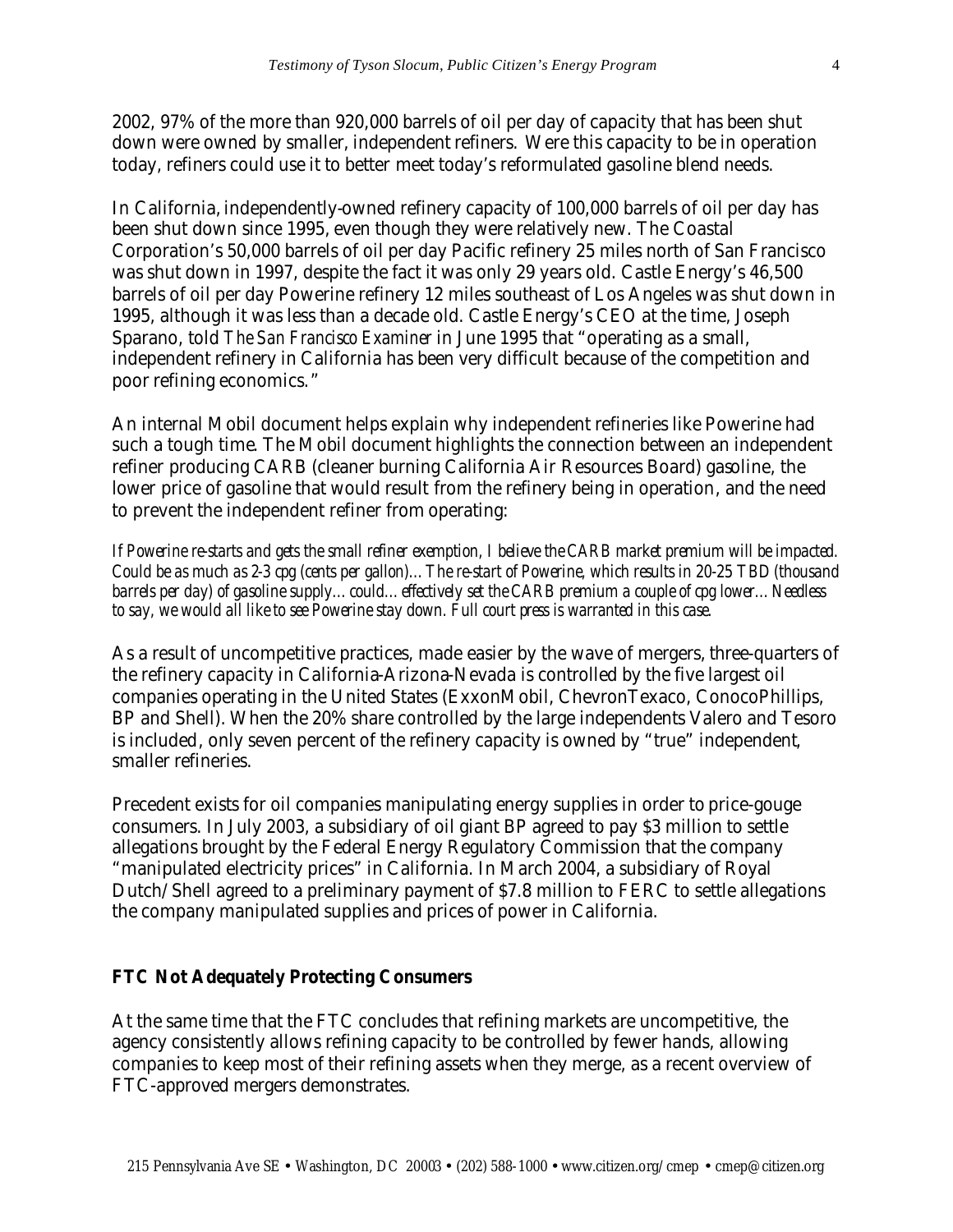The major condition demanded by the FTC for approval of the August 2002 ConocoPhillips merger was that the company had to sell two of its refineries—representing less than 4% of its domestic refining capacity. Phillips was required only to sell a Utah refinery, and Conoco had to sell a Colorado refinery. But even with this forced sale, ConocoPhillips remains by far the largest domestic refiner, controlling refineries with capacity exceeding 2.2 million barrels of oil per day—or more than 13% of America's entire capacity.

The major condition the FTC set when approving the October 2001 ChevronTexaco merger was that Texaco had to sell its shares in two of its joint refining and marketing enterprises (Equilon and Motiva). Prior to the merger, Texaco had a 44% stake in Equilon, with Shell owning the rest; Texaco owned 31% of Motiva, with the national oil company of Saudi Arabia (Saudi Aramco) also owning 31%, and Royal Dutch Shell owning the remaining 38%. The FTC allowed Shell to purchase 100% of Equilon, and Shell and Saudi Aramco bought out Texaco's share of Motiva, leaving Motiva a 50-50 venture between Shell and Saudi Aramco.

Prior to the merger, Texaco's share of Equilon and Motiva refinery capacity equaled more than 500,000 barrels of oil per day—which was simply scooped up by another member of the elite top five companies, Shell. Had the FTC forced Texaco to sell its share to a smaller, independent company, the stranglehold by the nation's largest oil companies could have been weakened.

As a condition of the 1999 merger creating ExxonMobil, Exxon had to sell some of its gas retail stations in the Northeast U.S. and a single oil refinery in California. Valero Energy, the nation's fifth largest owner of oil refineries, purchased these assets. So, just as with the ChevronTexaco merger, the inadequacy of the forced divestiture mandated by the FTC was compounded by the fact that the assets were simply transferred to another large oil company, ensuring that the consolidation of the largest companies remained high.

The sale of the Golden Eagle refinery was ordered by the FTC as a condition of Valero's purchase of Ultramar Diamond Shamrock in 2001. Just as with ExxonMobil and ChevronTexaco, Valero sold the refinery, along with 70 retail gas stations, to another large company, Tesoro. But while the FTC forced Valero to sell one of its four California refineries, the agency allowed the company to purchase Orion Refining's only refinery in July 2003. This acquisition of Orion's Louisiana refinery defeats the original intent of the FTC's order for Valero to divest one of its California refineries.

## **Over-the-Counter Energy Disclosure is Underegulated**

Contracts representing hundreds of millions of barrels of oil are traded every day on the London and New York trading exchanges. An increasing share of this trading, however, has been moving off regulated exchanges such as the New York Mercantile Exchange (NYMEX) and into unregulated Over-the-Counter (OTC) exchanges. Traders operating on exchanges like NYMEX are required to disclose significant detail of their trades to federal regulators. But traders in OTC exchanges are not required to disclose such information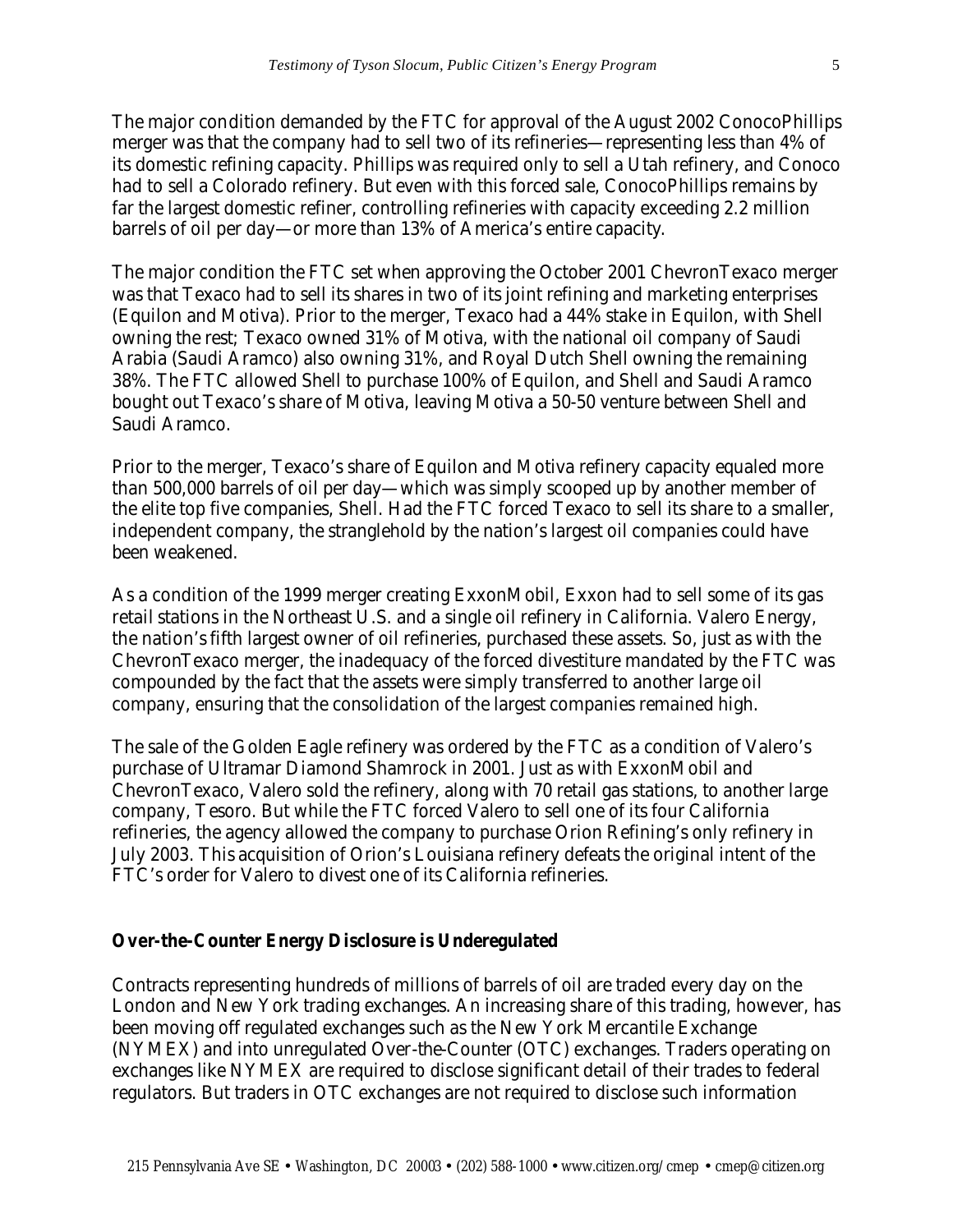allowing companies like Enron, ExxonMobil, and Goldman Sachs to escape federal oversight and more easily engage in manipulation strategies.

A recent congressional investigation concluded that "crude oil prices are affected by trading not only on regulated exchanges like the NYMEX, but also on unregulated OTC markets that have become major trading centers for energy contracts and derivatives. The lack of information on prices and large positions in OTC markets makes it difficult in many instances, if not impossible in practice, to determine whether traders have manipulated crude oil prices."

Public Citizen has supported efforts to re-regulate energy trading by subjecting OTC markets to tougher oversight. But the latest such effort, an amendment to the energy bill, was rejected by the Senate by a vote of 55-44 in June 2003.

### **Raise Fuel Economy Standards to Lower Our Oil Consumption**

Due to increasing numbers of gas-guzzling SUVs on America's roads and the absence of meaningful increases in government-set fuel economy standards, America's fuel economy standards are lower today than a decade ago.

In April, the Environmental Protection Agency found that the average fuel economy of 2004 vehicles is 20.8 miles per gallon (mpg), compared to 22.1 mpg in 1987—a six percent decline. This decline is attributable to the fact that fuel economy standards haven't been meaningfully increased since the 1980s. And sales of fuel inefficient SUVs and pickups have exploded: in 1987, 28% of new vehicles sold were light trucks, compared to 48% in 2004.

Billions of gallons of oil could be saved if significant fuel economy increases were mandated. Improving fuel economy standards for passenger vehicles from 27.5 to 40 mpg, and for light trucks (including SUVs and vans) from 20.7 to 27.5 mpg by 2015 would reduce our gasoline consumption by one-third.

Dramatic reductions in consumption will not only reduce strain on America's refinery output, but also on Americans' pocketbooks. Comparing two Americans with identical driving habits, one driving an SUV and one a regular passenger car, reveals that the person driving the passenger car saves \$510 a year due to the superior fuel economy of passenger cars compared to light trucks.

### **Increase Domestic Supply Through Proper Management of the Strategic Petroleum Reserve**

The purpose of the SPR is to "store petroleum to reduce the adverse economic impact of a major petroleum supply interruption to the United States." Federal law further states that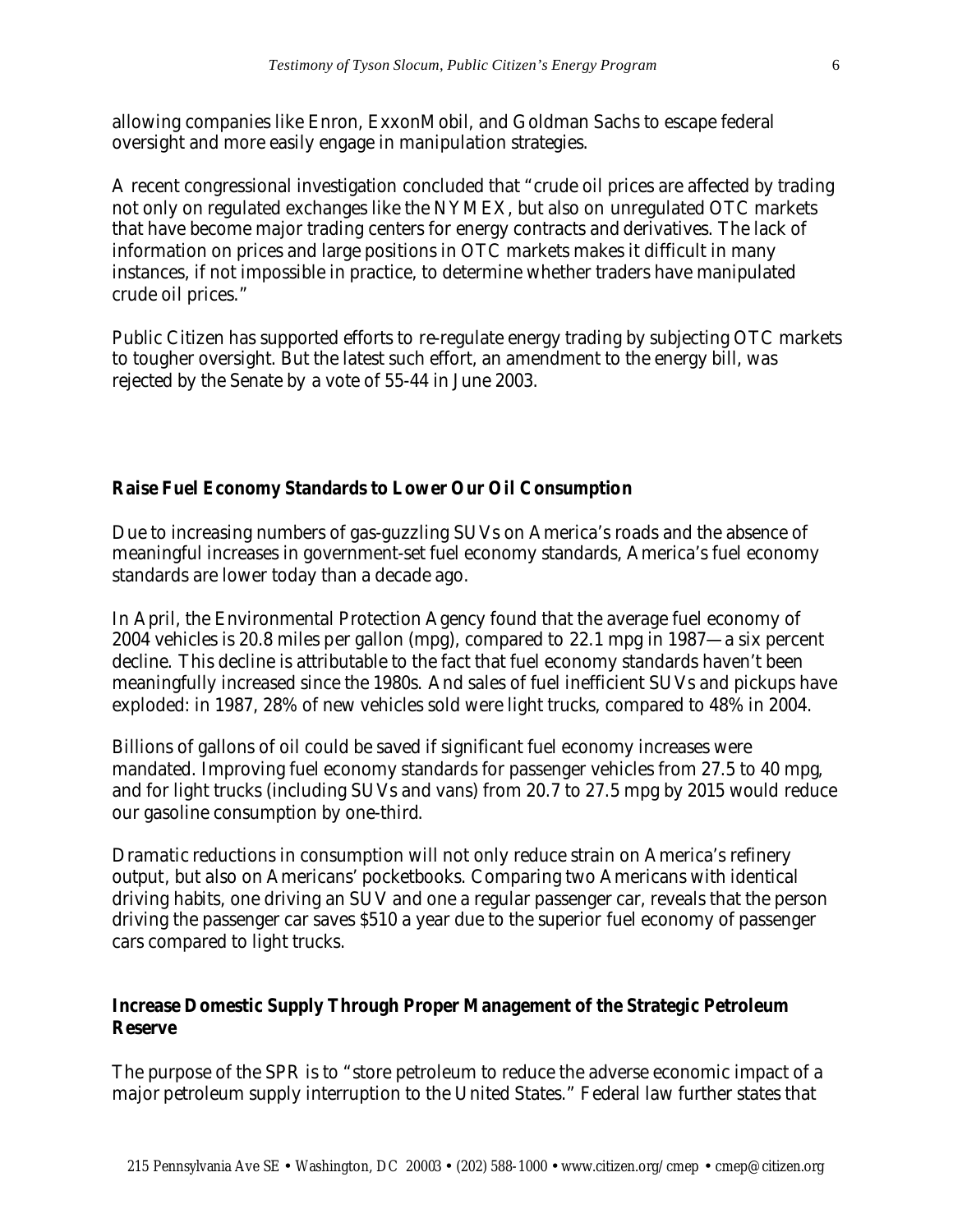the reserves can be tapped if the "President has found drawdown and sale are required by a severe energy supply interruption." A "severe energy supply interruption shall be deemed to exist if the President determines that an emergency situation exists and there is a significant reduction in supply which is of significant scope and duration; a severe increase in the price of petroleum products has resulted from such emergency situation; and such price increase is likely to cause a major adverse impact on the national economy." Previous presidents, such as Bill Clinton, have interpreted domestic price spikes like the ones the U.S. is now experiencing as satisfying the criteria to release reserves. In September 2000, President Clinton authorized the release of 30 million barrels of oil, which resulted in gasoline prices dropping 10% in six months.

At the same time that industry consolidation is limiting competition in the domestic production and refining sectors, the Bush administration has exacerbated domestic supply shortages through its mismanagement of the SPR. After September 11, 2001, the administration set a priority of filling the 700 million SPR to capacity. While the goal is laudable, the administration has aggressively purchased oil from the market for delivery into the SPR regardless of the market price. To reach the goal, President Bush has been removing more than 100,000 barrels of oil every day from the domestic market, increasing the amount stored from 541 million barrels at the end of Clinton's term (77% capacity) to 650 million barrels today (more than 92% capacity). While previous administrations have typically filled the SPR only at times when oil prices were low and domestic supplies in surplus, President Bush has been filling it at times when prices are above \$30/barrel and domestic supplies are tight. Moving so much oil out of an expensive, tight market has made oil even more expensive here at home—a boon for oil company profits but a bust for consumers. As a result, Bush's policy is actually undermining the goals of the SPR.

If all Middle Eastern members of OPEC were to cease exports to the U.S., we could rely on the SPR, at current levels, to supply enough oil to the U.S. market for nearly 300 days. This is more than enough of a buffer to protect national security in the event of an oil embargo by nations most likely to carry out such an action.

Public Citizen agrees with Texas Republican Joe Barton, chairman of the House Energy and Commerce Committee, who earlier this month supported our position that President Bush should cease filling the SPR.

When the Senate passed a non-binding resolution by a vote of 52-43 buried as an amendment to unrelated legislation on March 11, 2004, mandating that President Bush merely stop filling the SPR, Wall Street speculators immediately drove down the price of crude oil 1.6%.

### **Federal Energy Bill Does Nothing to Address Overconcentration or Conservation**

Contrary to recent statements by congressional leaders and Executive Branch officials, the stalled energy bill will do nothing to reduce high prices of gasoline because it fails to either improve regulations of an oil industry that is over-concentrated or rein in demand by